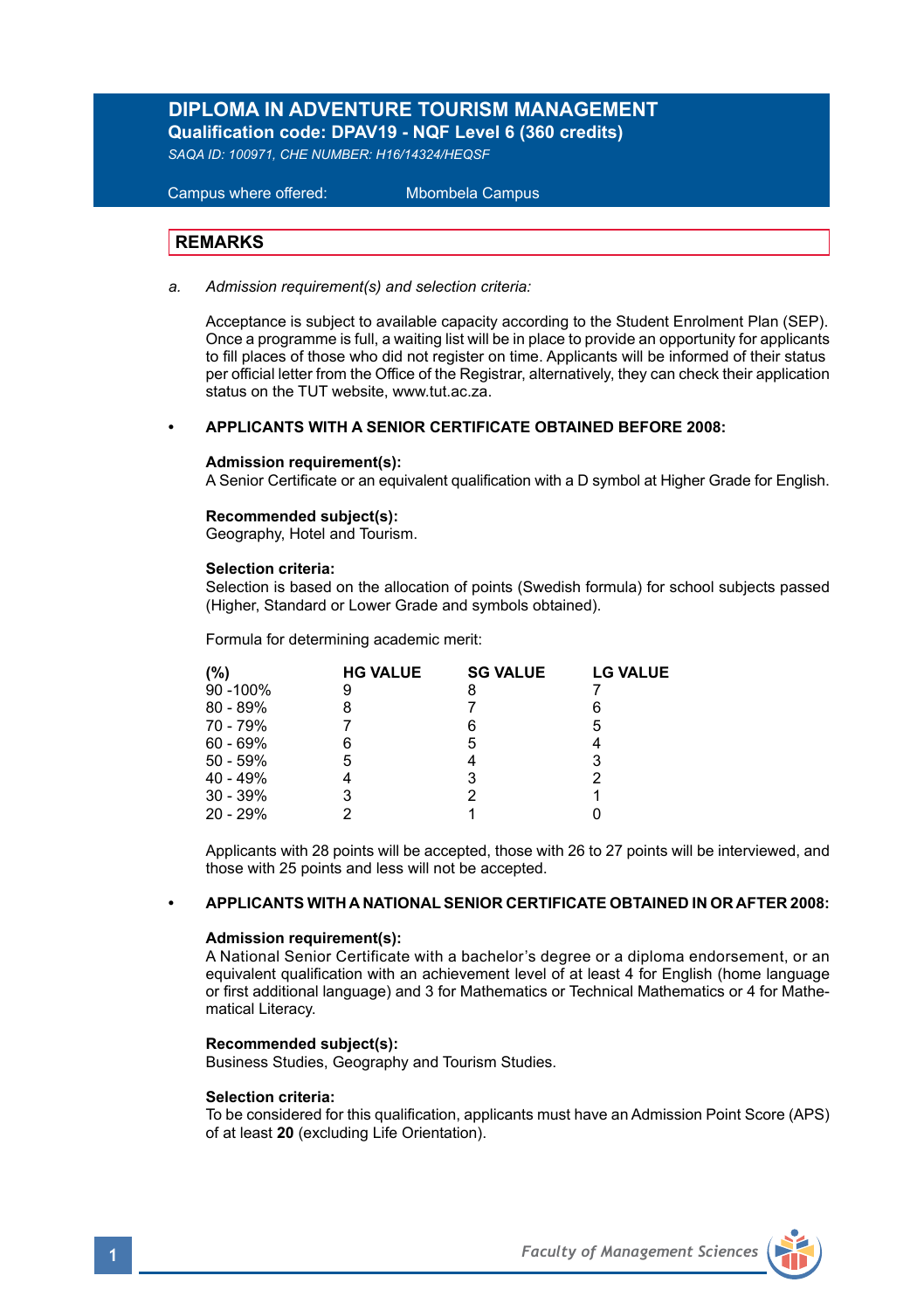#### **Assessment procedures:**

Applicants with a final APS of 25 and more will be admitted to the programme. Applicants with a score of 20 to 24 may be invited to do the TUT potential assessment.

#### **• APPLICANTS WITH A NATIONAL CERTIFICATE (VOCATIONAL):**

#### **Admission requirement(s):**

A National Certificate (Vocational) with a bachelor's degree or a diploma endorsement, with at least 50% for English (home language or first additional language) and 50% for Mathematics or Mathematical Literacy, 50% for Life Orientation (excluded for APS calculation), 60% for any other three compulsory vocational subjects and 50% for the fourth subject.

The certificate must be in any of the following fields: accounting, computer science, economics, finance, hospitality, information technology, management, marketing, office administration or tourism.

#### **Selection criteria:**

To be considered for this qualification, applicants must have an Admission Point Score (APS) of at least **27** (excluding Life Orientation).

- *b. Recognition of Prior Learning (RPL), equivalence and status:* See Chapter 30 of Students' Rules and Regulations.
- *c. Intake for the qualification:* January only.
- *d. Presentation:* Day classes.
- *e. Minimum duration:* Three years.
- *f. Exclusion and readmission:* See Chapter 2 of Students' Rules and Regulations.
- *g. WIL in Adventure Management:* See Chapter 5 of Students' Rules and Regulations.

### **CURRICULUM**

**FIRST YEAR** 

| <b>FING LEAR</b> |                                   |              |               |                               |  |
|------------------|-----------------------------------|--------------|---------------|-------------------------------|--|
| <b>CODE</b>      | <b>MODULE</b>                     | <b>NOF-L</b> | <b>CREDIT</b> | <b>PREREQUISITE MODULE(S)</b> |  |
| AVA105D          | Adventure Activities I            | (5)          | (12)          |                               |  |
| AVD105D          | <b>Adventure Destinations I</b>   | (5)          | (12)          |                               |  |
| <b>AVE115D</b>   | Natural Environment I             | (5)          | (12)          |                               |  |
|                  | (first-semester module)           |              |               |                               |  |
| AVF105D          | Adventure Finance I               | (5)          | (12)          |                               |  |
| <b>AVK105D</b>   | Adventure Marketing I             | (5)          | (12)          |                               |  |
| <b>AVL105D</b>   | Adventure Leadership I            | (5)          | (12)          |                               |  |
| AVM105D          | Adventure Management I            | (5)          | (12)          |                               |  |
| <b>AVP105D</b>   | <b>Adventure Operations I</b>     | (5)          | (12)          |                               |  |
| CAP105X          | Communication for Academic        | (5)          | (10)          |                               |  |
|                  | Purposes                          |              |               |                               |  |
| CPL105X          | <b>Computer Literacy</b>          | (5)          | (10)          |                               |  |
| <b>INI125D</b>   | Information Literacy I            | (5)          | (2)           |                               |  |
|                  | (block module)                    |              |               |                               |  |
| <b>LFI125X</b>   | Life Skills I (block module)      | (5)          | (2)           |                               |  |
|                  |                                   |              |               |                               |  |
|                  | TOTAL CREDITS FOR THE FIRST YEAR: |              | 120           |                               |  |

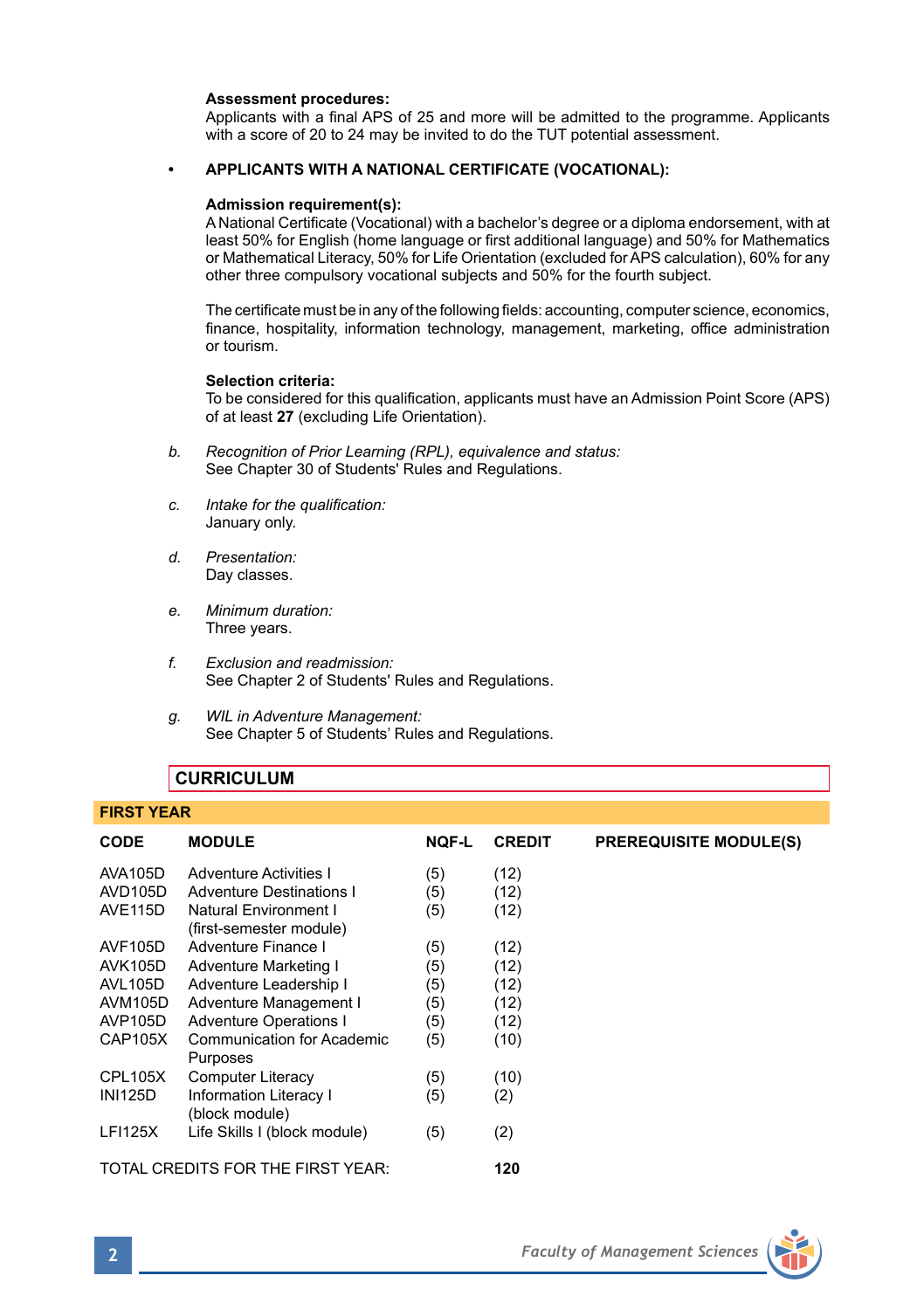| <b>SECOND YEAR</b>                                                                                                                                                                                                                                                               |                                                                                                                                                                                                                   |                          |                                                      |                                                                                                                                             |  |  |  |
|----------------------------------------------------------------------------------------------------------------------------------------------------------------------------------------------------------------------------------------------------------------------------------|-------------------------------------------------------------------------------------------------------------------------------------------------------------------------------------------------------------------|--------------------------|------------------------------------------------------|---------------------------------------------------------------------------------------------------------------------------------------------|--|--|--|
| CODE                                                                                                                                                                                                                                                                             | <b>MODULE</b>                                                                                                                                                                                                     | <b>NOF-L</b>             | <b>CREDIT</b>                                        | <b>PREREQUISITE MODULE(S)</b>                                                                                                               |  |  |  |
| AVA206D<br>AVD206D<br>AVF206D<br>AVL206D<br><b>AVP206D</b><br><b>AVR205D</b><br><b>AVW205D</b>                                                                                                                                                                                   | <b>Adventure Activities II</b><br><b>Adventure Destinations II</b><br>Adventure Finance II<br>Adventure Leadership II<br><b>Adventure Operations II</b><br>Adventure Risk Management I<br>Adventure Tourism Law I |                          | (12)<br>(12)<br>(12)<br>(12)<br>(12)<br>(12)<br>(12) | Adventure Activities I<br><b>Adventure Destinations I</b><br>Adventure Finance I<br>Adventure Leadership I<br><b>Adventure Operations I</b> |  |  |  |
| <b>FIRST SEMESTER</b>                                                                                                                                                                                                                                                            |                                                                                                                                                                                                                   |                          |                                                      |                                                                                                                                             |  |  |  |
| <b>AVH215D</b>                                                                                                                                                                                                                                                                   | Adventure HR Management I                                                                                                                                                                                         | (5)                      | (12)                                                 |                                                                                                                                             |  |  |  |
| <b>SECOND SEMESTER</b>                                                                                                                                                                                                                                                           |                                                                                                                                                                                                                   |                          |                                                      |                                                                                                                                             |  |  |  |
| <b>AVC215D</b><br><b>AVE216D</b>                                                                                                                                                                                                                                                 | Adventure Economics I<br>Natural Environment II                                                                                                                                                                   | (5)<br>(6)               | (12)<br>(12)                                         | Natural Environment I                                                                                                                       |  |  |  |
| TOTAL CREDITS FOR THE SECOND YEAR:<br>120                                                                                                                                                                                                                                        |                                                                                                                                                                                                                   |                          |                                                      |                                                                                                                                             |  |  |  |
| <b>THIRD YEAR</b>                                                                                                                                                                                                                                                                |                                                                                                                                                                                                                   |                          |                                                      |                                                                                                                                             |  |  |  |
| <b>CODE</b>                                                                                                                                                                                                                                                                      | <b>MODULE</b>                                                                                                                                                                                                     | <b>NOF-L</b>             | <b>CREDIT</b>                                        | <b>PREREQUISITE MODULE(S)</b>                                                                                                               |  |  |  |
| AVA316D<br><b>Adventure Activities III</b><br>(first-semester module)<br>Adventure Leadership III<br>AVL306D<br>AVM306D<br>Adventure Management II<br>AVP306D<br><b>Adventure Operations III</b><br>AVX316D<br>WIL in Adventure Management<br>(first- or second-semester module) |                                                                                                                                                                                                                   | (6)                      | (12)                                                 | <b>Adventure Activities II</b>                                                                                                              |  |  |  |
|                                                                                                                                                                                                                                                                                  |                                                                                                                                                                                                                   | (6)<br>(6)<br>(6)<br>(6) | (18)<br>(18)<br>(24)<br>(48)                         | Adventure Leadership II<br>Adventure Management I<br><b>Adventure Operations II</b>                                                         |  |  |  |
| TOTAL CREDITS FOR THE SECOND YEAR:                                                                                                                                                                                                                                               |                                                                                                                                                                                                                   |                          | 120                                                  |                                                                                                                                             |  |  |  |
|                                                                                                                                                                                                                                                                                  | TOTAL CREDITS FOR THE QUALIFICATION:                                                                                                                                                                              | 360                      |                                                      |                                                                                                                                             |  |  |  |
|                                                                                                                                                                                                                                                                                  |                                                                                                                                                                                                                   |                          |                                                      |                                                                                                                                             |  |  |  |

# **MODULE INFORMATION (OVERVIEW OF SYLLABUS)**

The syllabus content is subject to change to accommodate industry changes. Please note that a more detailed syllabus is available at the Department or in the study guide that is applicable to a particular module. On 12 September 2018, the syllabus content was defined as follows:

## **A**

# **ADVENTURE ACTIVITIES I (AVA105D) PRACTICAL ASSESSMENT**

*(Module custodian: Department of Tourism Management)*

Students are equipped with the appropriate hard skills to safely conduct personal adventuring in favourable conditions. Students are able to choose three adventure activities to participate in throughout the year. All necessary equipment is supplied for each activity. (Total tuition time: not available)

# **ADVENTURE ACTIVITIES II (AVA206D) PRACTICAL ASSESSMENT**

## *(Module custodian: Department of Tourism Management)*

Students are equipped with the appropriate hard skills to safely manage groups on adventure activities, under supervision. Students are able to choose three adventure activities to participate in throughout the year. All necessary equipment is supplied for each activity. (Total tuition time: not available)

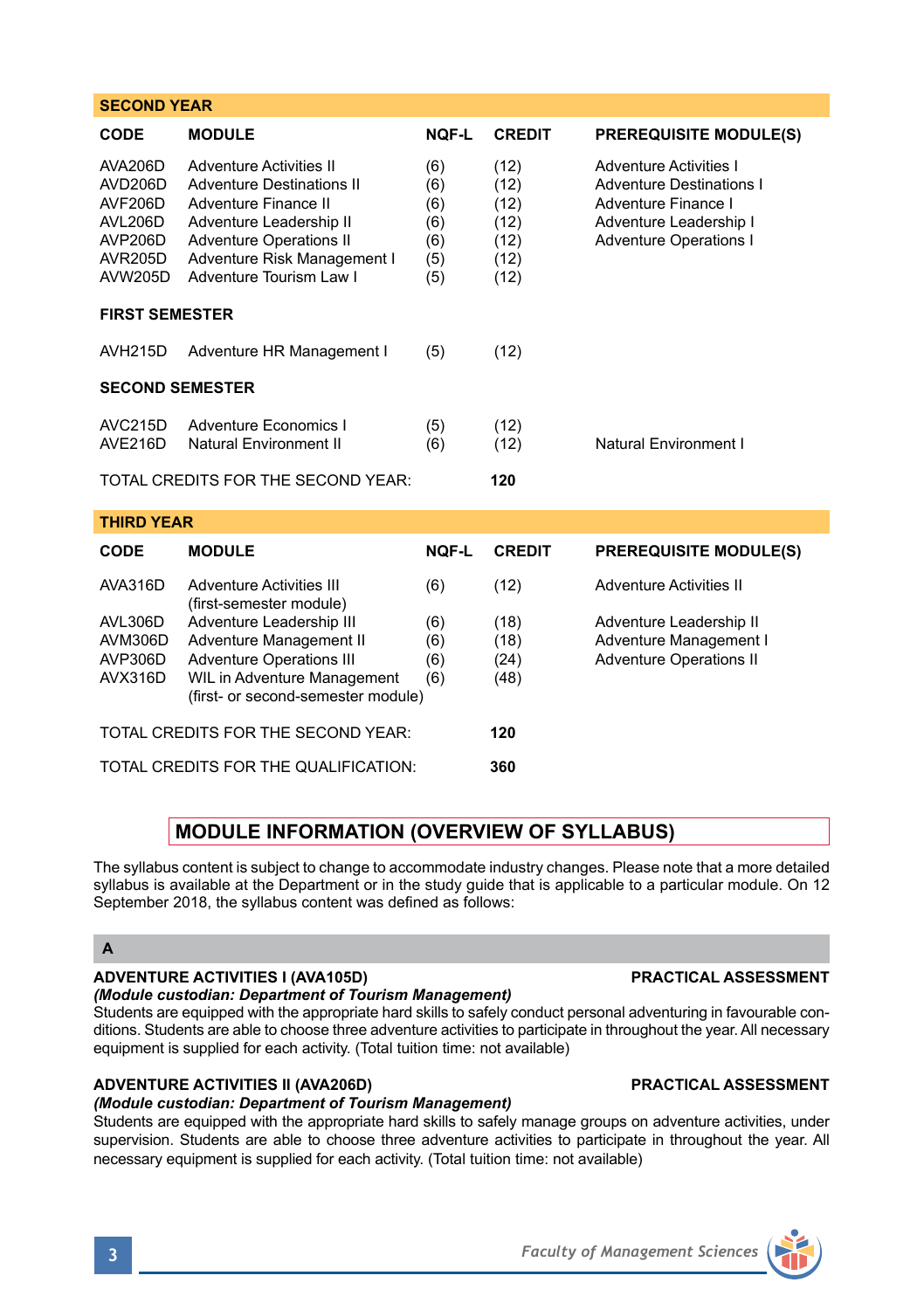# **ADVENTURE ACTIVITIES III (AVA316D) PRACTICAL ASSESSMENT**

## *(Module custodian: Department of Tourism Management)*

Students are equipped with the appropriate hard skills to safely guide groups in a variety of adventure activities. Students are able to choose three adventure activities to participate in throughout the year. All necessary equipment is supplied for each activity. Students that have logged enough time in an adventure activity will be able to be assessed as competent adventure guides. (Total tuition time: not available)

# **ADVENTURE DESTINATIONS I (AVD105D) CONTINUOUS ASSESSMENT**

## *(Module custodian: Department of Tourism Management)*

This module will assist students to initiate new ventures and evaluate their own position and endeavours within the adventure tourism (tourism) industry. More specifically, to effectively plan and conduct recreational, educational, developmental and therapeutic adventure programmes and lead, facilitate and coordinate individual and group participants toward predetermined programme goals and objectives, this module will provide students with the required knowledge and skills to evaluate/establish, select, apply and manage ethical operational/ travel plans associated with major Southern African adventure-specific destination/s management and marketing practices. (Total tuition time: not available)

# **ADVENTURE DESTINATIONS II (AVD206D) CONTINUOUS ASSESSMENT**

# *(Module custodian: Department of Tourism Management)*

This module will assist students to initiate new ventures and evaluate their own position and endeavours within the adventure tourism (tourism) industry. More specifically, to effectively plan and conduct recreational, educational, developmental and therapeutic adventure programmes and lead, facilitate and coordinate individual and group participants toward predetermined programme goals and objectives; this module will provide students with the required knowledge and skills to evaluate/establish, select, apply and manage ethical operational/ travel plans associated with major inter adventure-specific destination/s management and marketing practices. (Total tuition time: not available)

# **ADVENTURE ECONOMICS I (AVC215D) 1 X 2-HOUR PAPER**

## *(Module custodian: Department of Tourism Management)*

An understanding of the impact of adventure tourism in the economy. The module provides the foundation for the application of the principles of economics and thus lays a foundation in the development and planning of Adventure Tourism in the subsequent years of study. The learning objectives include but are not limited to an understanding of organisations and markets in tourism, issues of demand and supply in tourism, an understanding markets in practice and the external operating environment, understanding investment in the private and public sector, as well as an appreciation of economic impacts and the global economy. (Total tuition time: not available)

# **ADVENTURE FINANCE I (AVF105D) CONTINUOUS ASSESSMENT**

## *(Module custodian: Department of Tourism Management)*

This module will introduce students to basic Accounting as well as different forms of business found in South Africa. The module will also introduce students to different transactions occurring in the business world and how to record these transactions in the records of the business which will enable them to prepare the financial statements of the business. Furthermore, it will introduce the analysis and interpretation of these financial statements. After completing the module, the students will also be able to prepare budgets for the business. The students will also be introduced to the calculation of salaries and wages as well as basic theory of foreign exchange. (Total tuition time: not available)

# **ADVENTURE FINANCE II (AVF206D) CONTINUOUS ASSESSMENT**

## *(Module custodian: Department of Tourism Management)*

Preparing a trial balance of the business, concentrating on the influence of Value Added Tax on transactions, on adjusting entries at the end of the financial year as well as the impact of such changes on the financial statements of the business. In this module, we expand our knowledge of foreign exchange as well as the analysis and interpretation of financial statements. (Total tuition time: not available)

# **ADVENTURE HR MANAGEMENT I (AVH215D) 1 X 2-HOUR PAPER**

## *(Module custodian: Department of Tourism Management)*

Students are equipped with the necessary recruitment and selection abilities. The students will learn concepts such as labour markets, equal opportunities and managing diversity, performance management and appraisal, health and safety in the workplace, grievance and disciplinary procedures as well as reward strategies in Adventure tourism. (Total tuition time: not available)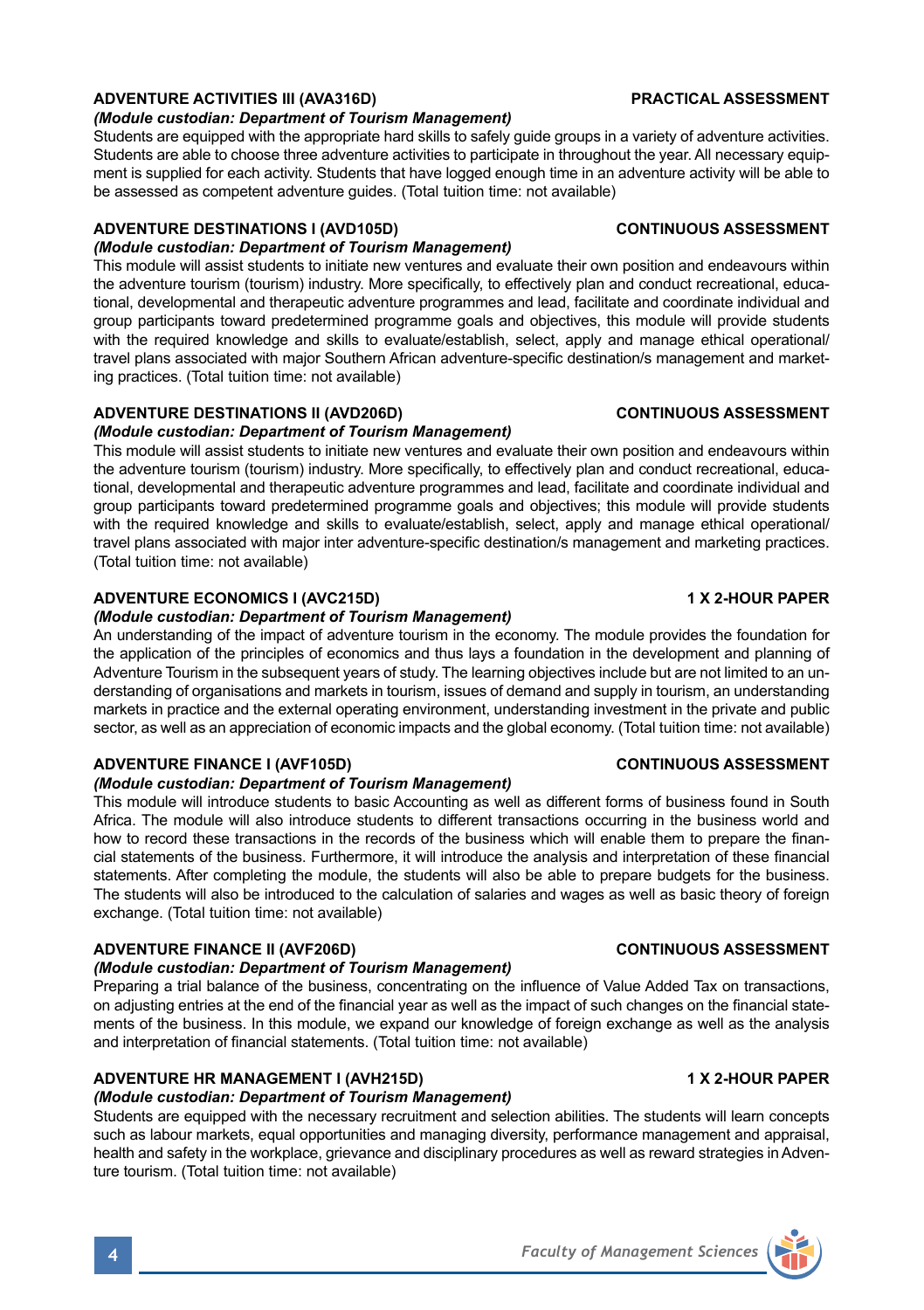## **ADVENTURE LEADERSHIP I (AVL105D) 1 X 2-HOUR PAPER**

## *(Module custodian: Department of Tourism Management)*

This module provides an overview of adventure leadership competencies; adventure programming, guiding and leadership. Adventure programming and trip planning. (Total tuition time: not available)

# **ADVENTURE LEADERSHIP II (AVL206D) 1 X 2-HOUR PAPER**

## *(Module custodian: Department of Tourism Management)*

This module will provide students with skills and knowledge to develop advanced adventure programme and leadership competencies in the various fields of adventure, including: adventure guiding, adventure recreation, adventure education, adventure development, and adventure sport. (Total tuition time: not available)

# **ADVENTURE LEADERSHIP III (AVL306D) CONTINUOUS ASSESSMENT**

## *(Module custodian: Department of Tourism Management)*

To provide students with skills and knowledge to apply advanced adventure programme and leadership competencies in the planning, conducting and evaluation of: adventure expeditions, adventure facilities, adventure recreation, education, development, and sport programmes. (Total tuition time: not available)

# **ADVENTURE MANAGEMENT I (AVM105D) 1 X 2-HOUR PAPER**

## *(Module custodian: Department of Tourism Management)*

This module will prepare students to initiate new ventures and evaluate their own position and endeavours within the Adventure tourism sector. More specifically, to effectively allocate, manage and control resources associated with an adventure tourism organisation. This module will provide students with the required knowledge and skills to effectively use all management functions including: planning, organising, leading and controlling within the adventure environment. (Total tuition time: not available)

## **ADVENTURE MANAGEMENT II (AVM306D) CONTINUOUS ASSESSMENT**

## *(Module custodian: Department of Tourism Management)*

Students are provided with a foundational understanding of starting one's own small adventure tourism business. The module incorporates the background to entrepreneurship, the window of opportunity, the business plan, sources of finance, legal and resource issues, family businesses, franchising, buying an existing business and business growth. (Total tuition time: not available)

## **ADVENTURE MARKETING I (AVK105D) 1 X 2-HOUR PAPER**

## *(Module custodian: Department of Tourism Management)*

This module is designed to foster an appreciation of marketing that at first year by teaching the building blocks of the marketing mix; namely product, place, price and promotion, as applied to an adventure tourism environment. Aspects of the adventure tourism service; including; intangibility, inseparability, perishability and variability are also explored. (Total tuition time: not available)

# **ADVENTURE OPERATIONS I (AVP105D) 1 X 2-HOUR PAPER**

## *(Module custodian: Department of Tourism Management)*

This module aims to provide students with a thorough understanding of the adventure tourism industry. It will prepare the students in terms of skills and the knowledge necessary to function in all different sectors of the Adventure industry, i.e. accommodation, transportation, and adventure tourism travel intermediaries. Additionally, students will gain competence in booking and managing tours and well as car rental for clients. (Total tuition time: not available)

## **ADVENTURE OPERATIONS II (AVP206D) 1 X 2-HOUR PAPER**

## *(Module custodian: Department of Tourism Management)*

This module aims to provide students with appropriate knowledge, skills and attitudes to enter front office operations in accommodation establishments with proficiency in the areas of management of service, sale of guestrooms, technical operations, as well as thorough knowledge of professional and administration skills. Furthermore, the students will be competent in organising and managing events and operating tour operator software, which is a highly sought after skill by employers. (Total tuition time: not available)

# **ADVENTURE OPERATIONS III (AVP306D) CONTINUOUS ASSESSMENT**

## *(Module custodian: Department of Tourism Management)*

Students are equipped with the necessary abilities to apply knowledge and skills with sufficient depth and specialisation in resort management. (Total tuition time: not available)

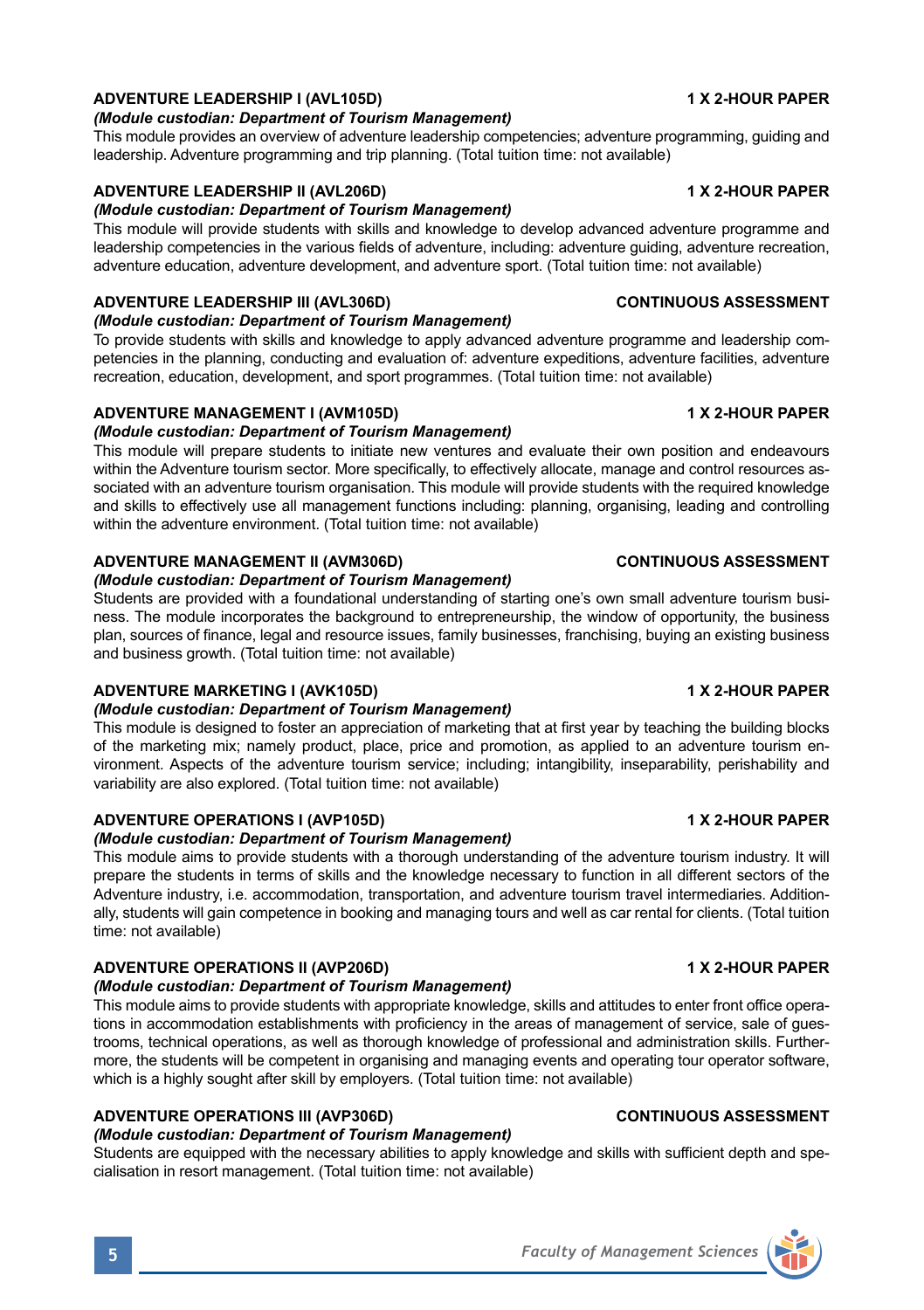### **ADVENTURE RISK MANAGEMENT I (AVR205D) 1 X 2-HOUR PAPER**

### *(Module custodian: Department of Tourism Management)*

Insight into the principles and practices of risk management with primary focus on tools, techniques, and risk and safety management and safety plans in the adventure industry. It applies legal concepts and risk management as they pertain to the administration, management, and control of both public and private adventure tourism operations. There will be extensive use of case studies. (Total tuition time: not available)

## **ADVENTURE TOURISM LAW I (AVW205D) 1 X 2-HOUR PAPER**

*(Module custodian: Department of Law)*

This module provides a foundational introduction to South African law, introduction to tourism law, delictual liability in the adventure tourism environment, basic principles of the law of contract, introduction to labour law and the employment relationship, prescriptive labour legislation and managing labour relations in the workplace. (Total tuition time: not available)

### **C**

#### **COMMUNICATION FOR ACADEMIC PURPOSES (CAP105X) 1 X 3-HOUR PAPER** *(Module custodian: Department of Applied Languages)*

A workable knowledge of English is an essential skill for any graduate who is required to conduct themselves successfully in a professional working environment. This module will equip students with the competencies required to compose a selection of written texts related to communicating both internally and externally within a professional environment. In addition, the module includes strategies that are essential for the effective communication in various situations, including small groups to avoid unproductive conflict, a multicultural context, etc. (Total tuition time: not available)

#### **COMPUTER LITERACY (CPL105X) CONTINUOUS ASSESSMENT**

#### *(Module custodian: End User Computing Unit)*

Students have to acquire foundational knowledge in computing fundamentals, essential digital skills in key applications based on MS Office Suite and network basics (i.e. MS Outlook and Internet). Students will do online exams that are mapped with SAQA. (Total tuition time: not available)

### **I**

### **INFORMATION LITERACY I (INI125D) CONTINUOUS ASSESSMENT**

#### *(Module custodian: Directorate of Library and Information Services)*

Introduction of information literacy. Development of a search strategy and application of a search string to search engines and academic databases. Evaluation of information sources. Ethical and legal use of information. (Total tuition time: not available)

### **L**

### **LIFE SKILLS I (LFI125X) CONTINUOUS ASSESSMENT**

## *(Module custodian: Directorate of Student Development and Support)*

Academic, personal and socioemotional skills development for students in higher education. Personal and social dimensions address: effective planning and self-management (goal setting and time management); Adjusting to university life (student life, diversity and change); Intra- and interpersonal skills development (conflict management, self-esteem, relationship management); Effective living (healthy living, HIV education, substance abuse); Academic dimension addresses: academic skills for university (e.g. critical thinking, creativity, managing assignments and assessments). (Total tuition time: not available)

### **N**

## **NATURAL ENVIRONMENT I (AVE115D) 1 X 2-HOUR PAPER**

## *(Module custodian: Department of Tourism Management)*

This module forms the basis for studies into environmental management. It prepares and equips level I adventure tourism students on how to manage natural and protected areas. The major purpose of the module is to introduce students to environmental management and development in South Africa. The module provides the foundation for progression to Natural Environment II, which broadens the scope of learning to manage even larger areas or sites (natural and protected). (Total tuition time: not available)